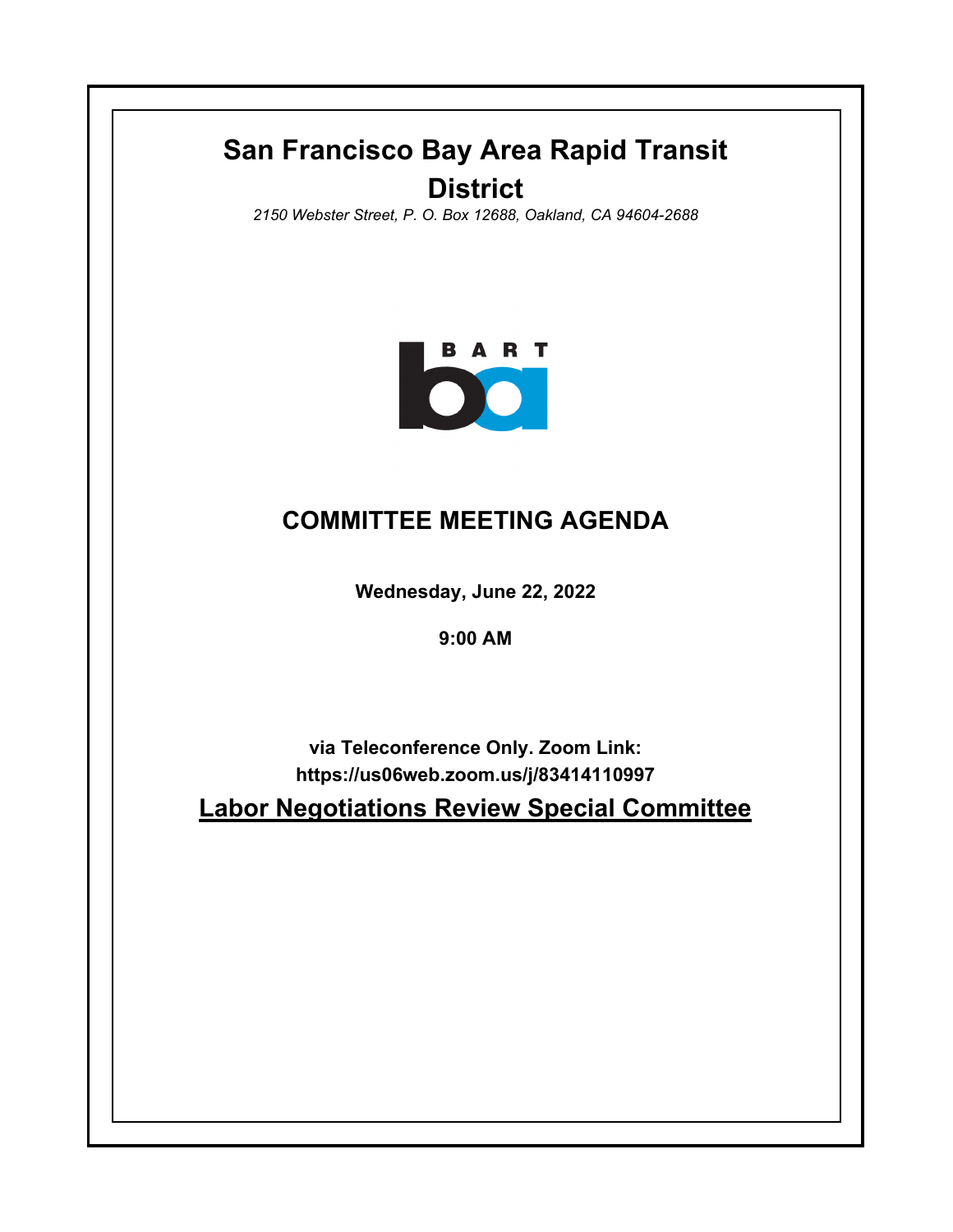## SAN FRANCISCO BAY AREA RAPID TRANSIT DISTRICT 2150 Webster Street, P. O. Box 12688, Oakland, CA 94604-2688

NOTICE OF MEETING AND AGENDA LABOR NEGOTIATIONS REVIEW SPECIAL COMMITTEE June 22, 2022 9:00 a.m.

COMMITTEE MEMBERS: Directors Li (Chairperson), Foley, and Saltzman

Chairperson Li has called a Meeting of the Labor Negotiations Review Special Committee on Wednesday, June 22, 2022, at 9:00 a.m.

Please note, pursuant to all necessary findings having been made by the Board of Directors of the San Francisco Bay Area Rapid Transit District (for itself as well as all subordinate legislative bodies) to continue remote public meetings in the manner contemplated under urgency legislation Assembly Bill No. 361, public participation for this meeting will be via teleconference only.

Presentation materials will be available via Legistar at https://bart.legistar.com

You may join the Committee Meeting via Zoom by calling 1-669-900-6833 and entering access code 834 1411 0997; logging in to Zoom.com and entering access code 834 1411 0997; or typing the following Zoom link into your web browser: https://us06web.zoom.us/j/83414110997

If you wish to make a public comment:

1) Submit written comments via email to board.meeting@bart.gov, using "public comment" as the subject line. Your comment will be provided to the Committee and will become a permanent part of the file. Please submit your comments as far in advance as possible. Emailed comments must be received before 4:00 p.m. on June 21, 2022, in order to be included in the record.

2) Call 1-669-900-6833, enter access code 834 1411 0997, dial \*9 to raise your hand when you wish to speak, and dial  $*6$  to unmute when you are requested to speak; log in to Zoom.com, enter access code 834 1411 0997, and use the raise hand feature; or join the Committee Meeting via the Zoom link (https://us06web.zoom.us/j/83414110997) and use the raise hand feature. Public comment is limited to three (3) minutes per person.

## **AGENDA**

1. Call to Order.